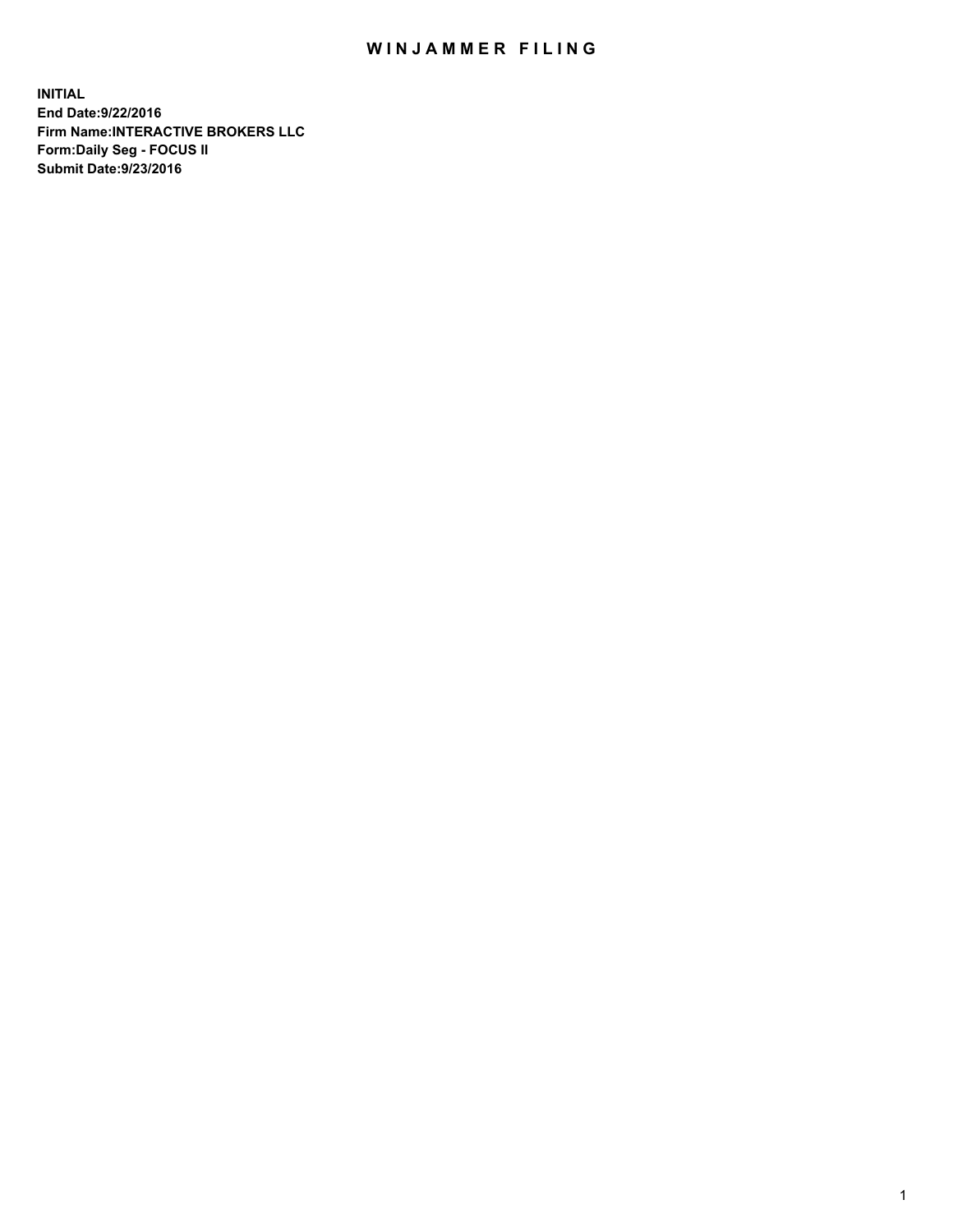## **INITIAL End Date:9/22/2016 Firm Name:INTERACTIVE BROKERS LLC Form:Daily Seg - FOCUS II Submit Date:9/23/2016 Daily Segregation - Cover Page**

| Name of Company<br><b>Contact Name</b><br><b>Contact Phone Number</b><br><b>Contact Email Address</b>                                                                                                                                                                                                                          | <b>INTERACTIVE BROKERS LLC</b><br>James Menicucci<br>203-618-8085<br>jmenicucci@interactivebrokers.c<br>om |
|--------------------------------------------------------------------------------------------------------------------------------------------------------------------------------------------------------------------------------------------------------------------------------------------------------------------------------|------------------------------------------------------------------------------------------------------------|
| FCM's Customer Segregated Funds Residual Interest Target (choose one):<br>a. Minimum dollar amount: ; or<br>b. Minimum percentage of customer segregated funds required:%; or<br>c. Dollar amount range between: and; or<br>d. Percentage range of customer segregated funds required between:% and%.                          | $\overline{\mathbf{0}}$<br>0<br>155,000,000 245,000,000<br>0 <sub>0</sub>                                  |
| FCM's Customer Secured Amount Funds Residual Interest Target (choose one):<br>a. Minimum dollar amount: ; or<br>b. Minimum percentage of customer secured funds required:%; or<br>c. Dollar amount range between: and; or<br>d. Percentage range of customer secured funds required between:% and%.                            | $\overline{\mathbf{0}}$<br>$\overline{\mathbf{0}}$<br>80,000,000 120,000,000<br>00                         |
| FCM's Cleared Swaps Customer Collateral Residual Interest Target (choose one):<br>a. Minimum dollar amount: ; or<br>b. Minimum percentage of cleared swaps customer collateral required:% ; or<br>c. Dollar amount range between: and; or<br>d. Percentage range of cleared swaps customer collateral required between:% and%. | $\overline{\mathbf{0}}$<br>$\overline{\mathbf{0}}$<br>0 <sub>0</sub><br><u>00</u>                          |

Attach supporting documents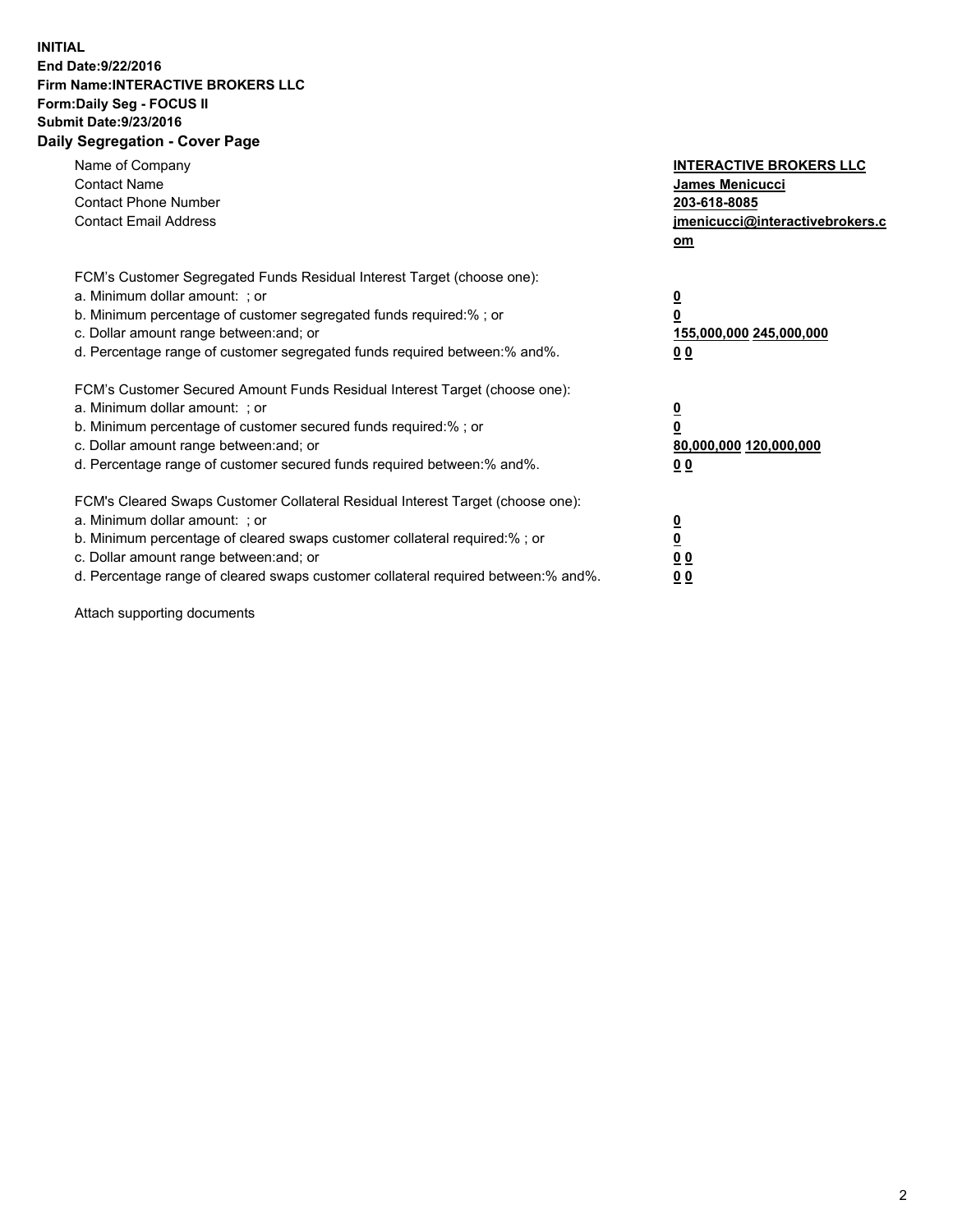## **INITIAL End Date:9/22/2016 Firm Name:INTERACTIVE BROKERS LLC Form:Daily Seg - FOCUS II Submit Date:9/23/2016 Daily Segregation - Secured Amounts**

|     | Daily Ocglegation - Occarea Anioants                                                        |                                  |
|-----|---------------------------------------------------------------------------------------------|----------------------------------|
|     | Foreign Futures and Foreign Options Secured Amounts                                         |                                  |
|     | Amount required to be set aside pursuant to law, rule or regulation of a foreign            | $0$ [7305]                       |
|     | government or a rule of a self-regulatory organization authorized thereunder                |                                  |
| 1.  | Net ledger balance - Foreign Futures and Foreign Option Trading - All Customers             |                                  |
|     | A. Cash                                                                                     | 375,799,871 [7315]               |
|     | B. Securities (at market)                                                                   | $0$ [7317]                       |
| 2.  | Net unrealized profit (loss) in open futures contracts traded on a foreign board of trade   | 11,172,916 [7325]                |
| 3.  | Exchange traded options                                                                     |                                  |
|     | a. Market value of open option contracts purchased on a foreign board of trade              | 231,792 [7335]                   |
|     | b. Market value of open contracts granted (sold) on a foreign board of trade                | -75,845 [7337]                   |
| 4.  | Net equity (deficit) (add lines 1.2. and 3.)                                                | 387,128,734 [7345]               |
| 5.  | Account liquidating to a deficit and account with a debit balances - gross amount           | 59,215 [7351]                    |
|     | Less: amount offset by customer owned securities                                            | 0 [7352] 59,215 [7354]           |
| 6.  | Amount required to be set aside as the secured amount - Net Liquidating Equity              | 387,187,949 [7355]               |
|     | Method (add lines 4 and 5)                                                                  |                                  |
| 7.  |                                                                                             |                                  |
|     | Greater of amount required to be set aside pursuant to foreign jurisdiction (above) or line | 387,187,949 [7360]               |
|     | 6.                                                                                          |                                  |
|     | FUNDS DEPOSITED IN SEPARATE REGULATION 30.7 ACCOUNTS                                        |                                  |
| 1.  | Cash in banks                                                                               |                                  |
|     | A. Banks located in the United States                                                       | 500,000 [7500]                   |
|     | B. Other banks qualified under Regulation 30.7                                              | 0 [7520] 500,000 [7530]          |
| 2.  | Securities                                                                                  |                                  |
|     | A. In safekeeping with banks located in the United States                                   | 419,861,910 [7540]               |
|     | B. In safekeeping with other banks qualified under Regulation 30.7                          | 0 [7560] 419,861,910 [7570]      |
| 3.  | Equities with registered futures commission merchants                                       |                                  |
|     | A. Cash                                                                                     | $0$ [7580]                       |
|     | <b>B.</b> Securities                                                                        | $0$ [7590]                       |
|     | C. Unrealized gain (loss) on open futures contracts                                         | $0$ [7600]                       |
|     | D. Value of long option contracts                                                           | $0$ [7610]                       |
|     | E. Value of short option contracts                                                          | 0 [7615] 0 [7620]                |
| 4.  | Amounts held by clearing organizations of foreign boards of trade                           |                                  |
|     | A. Cash                                                                                     | $0$ [7640]                       |
|     | <b>B.</b> Securities                                                                        | $0$ [7650]                       |
|     | C. Amount due to (from) clearing organization - daily variation                             | $0$ [7660]                       |
|     | D. Value of long option contracts                                                           | $0$ [7670]                       |
|     | E. Value of short option contracts                                                          | 0 [7675] 0 [7680]                |
| 5.  | Amounts held by members of foreign boards of trade                                          |                                  |
|     | A. Cash                                                                                     | 77,396,025 [7700]                |
|     | <b>B.</b> Securities                                                                        | $0$ [7710]                       |
|     | C. Unrealized gain (loss) on open futures contracts                                         | 9,716,205 [7720]                 |
|     | D. Value of long option contracts                                                           | 231,783 [7730]                   |
|     | E. Value of short option contracts                                                          | -75,842 [7735] 87,268,171 [7740] |
| 6.  | Amounts with other depositories designated by a foreign board of trade                      | 0 [7760]                         |
| 7.  | Segregated funds on hand                                                                    | $0$ [7765]                       |
| 8.  | Total funds in separate section 30.7 accounts                                               | 507,630,081 [7770]               |
| 9.  | Excess (deficiency) Set Aside for Secured Amount (subtract line 7 Secured Statement         | 120,442,132 [7380]               |
|     | Page 1 from Line 8)                                                                         |                                  |
| 10. | Management Target Amount for Excess funds in separate section 30.7 accounts                 | 80,000,000 [7780]                |
| 11. | Excess (deficiency) funds in separate 30.7 accounts over (under) Management Target          | 40,442,132 [7785]                |
|     |                                                                                             |                                  |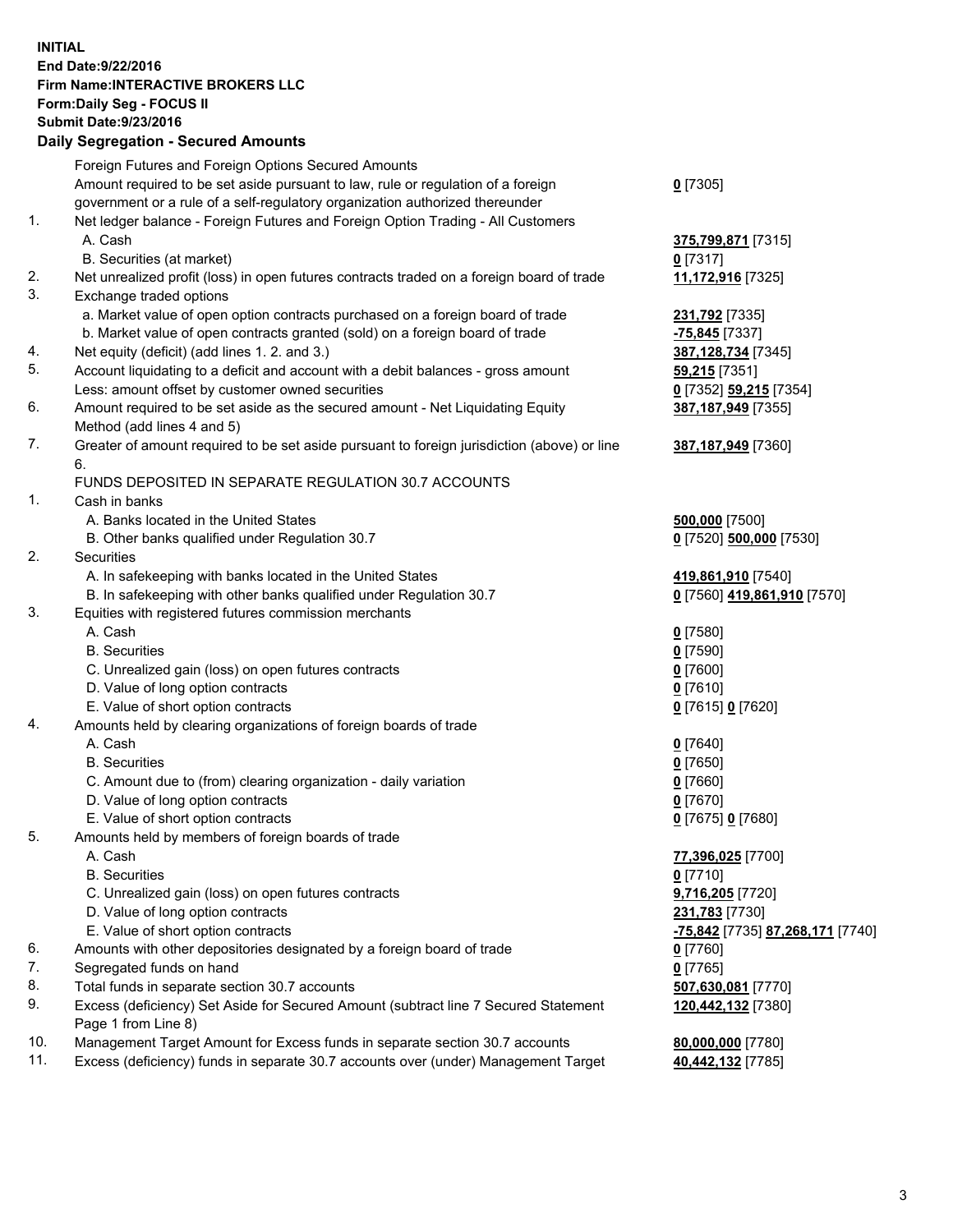**INITIAL End Date:9/22/2016 Firm Name:INTERACTIVE BROKERS LLC Form:Daily Seg - FOCUS II Submit Date:9/23/2016 Daily Segregation - Segregation Statement** SEGREGATION REQUIREMENTS(Section 4d(2) of the CEAct) 1. Net ledger balance A. Cash **3,025,985,877** [7010] B. Securities (at market) **0** [7020] 2. Net unrealized profit (loss) in open futures contracts traded on a contract market **-33,477,208** [7030] 3. Exchange traded options A. Add market value of open option contracts purchased on a contract market **123,333,387** [7032] B. Deduct market value of open option contracts granted (sold) on a contract market **-178,407,991** [7033] 4. Net equity (deficit) (add lines 1, 2 and 3) **2,937,434,065** [7040] 5. Accounts liquidating to a deficit and accounts with debit balances - gross amount **52,629** [7045] Less: amount offset by customer securities **0** [7047] **52,629** [7050] 6. Amount required to be segregated (add lines 4 and 5) **2,937,486,694** [7060] FUNDS IN SEGREGATED ACCOUNTS 7. Deposited in segregated funds bank accounts A. Cash **80,375,239** [7070] B. Securities representing investments of customers' funds (at market) **2,047,535,255** [7080] C. Securities held for particular customers or option customers in lieu of cash (at market) **0** [7090] 8. Margins on deposit with derivatives clearing organizations of contract markets A. Cash **31,982,388** [7100] B. Securities representing investments of customers' funds (at market) **1,051,669,862** [7110] C. Securities held for particular customers or option customers in lieu of cash (at market) **0** [7120] 9. Net settlement from (to) derivatives clearing organizations of contract markets **9,209,512** [7130] 10. Exchange traded options A. Value of open long option contracts **123,297,349** [7132] B. Value of open short option contracts **-178,397,512** [7133] 11. Net equities with other FCMs A. Net liquidating equity **0** [7140] B. Securities representing investments of customers' funds (at market) **0** [7160] C. Securities held for particular customers or option customers in lieu of cash (at market) **0** [7170] 12. Segregated funds on hand **0** [7150] 13. Total amount in segregation (add lines 7 through 12) **3,165,672,093** [7180] 14. Excess (deficiency) funds in segregation (subtract line 6 from line 13) **228,185,399** [7190] 15. Management Target Amount for Excess funds in segregation **155,000,000** [7194] **73,185,399** [7198]

16. Excess (deficiency) funds in segregation over (under) Management Target Amount Excess

4